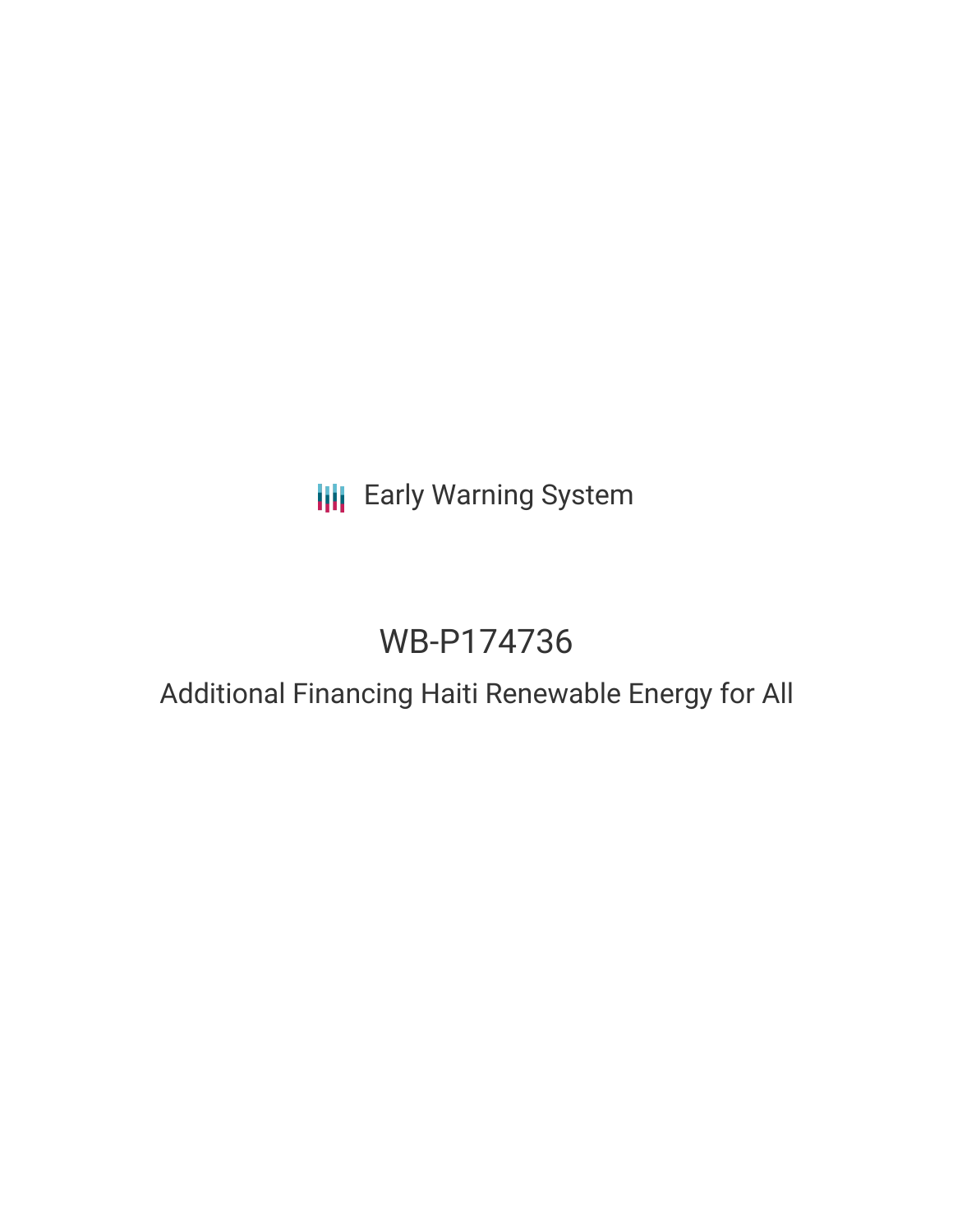

## **Quick Facts**

| <b>Countries</b>               | Haiti                                    |
|--------------------------------|------------------------------------------|
| <b>Financial Institutions</b>  | World Bank (WB)                          |
| <b>Status</b>                  | Approved                                 |
| <b>Bank Risk Rating</b>        | U                                        |
| <b>Voting Date</b>             | 2020-09-30                               |
| <b>Borrower</b>                | Government of Haiti                      |
| <b>Sectors</b>                 | Education and Health, Energy, Hydropower |
| <b>Investment Type(s)</b>      | Grant                                    |
| <b>Investment Amount (USD)</b> | $$4.00$ million                          |
| <b>Grant Amount (USD)</b>      | $$4.00$ million                          |
| <b>Project Cost (USD)</b>      | \$6.90 million                           |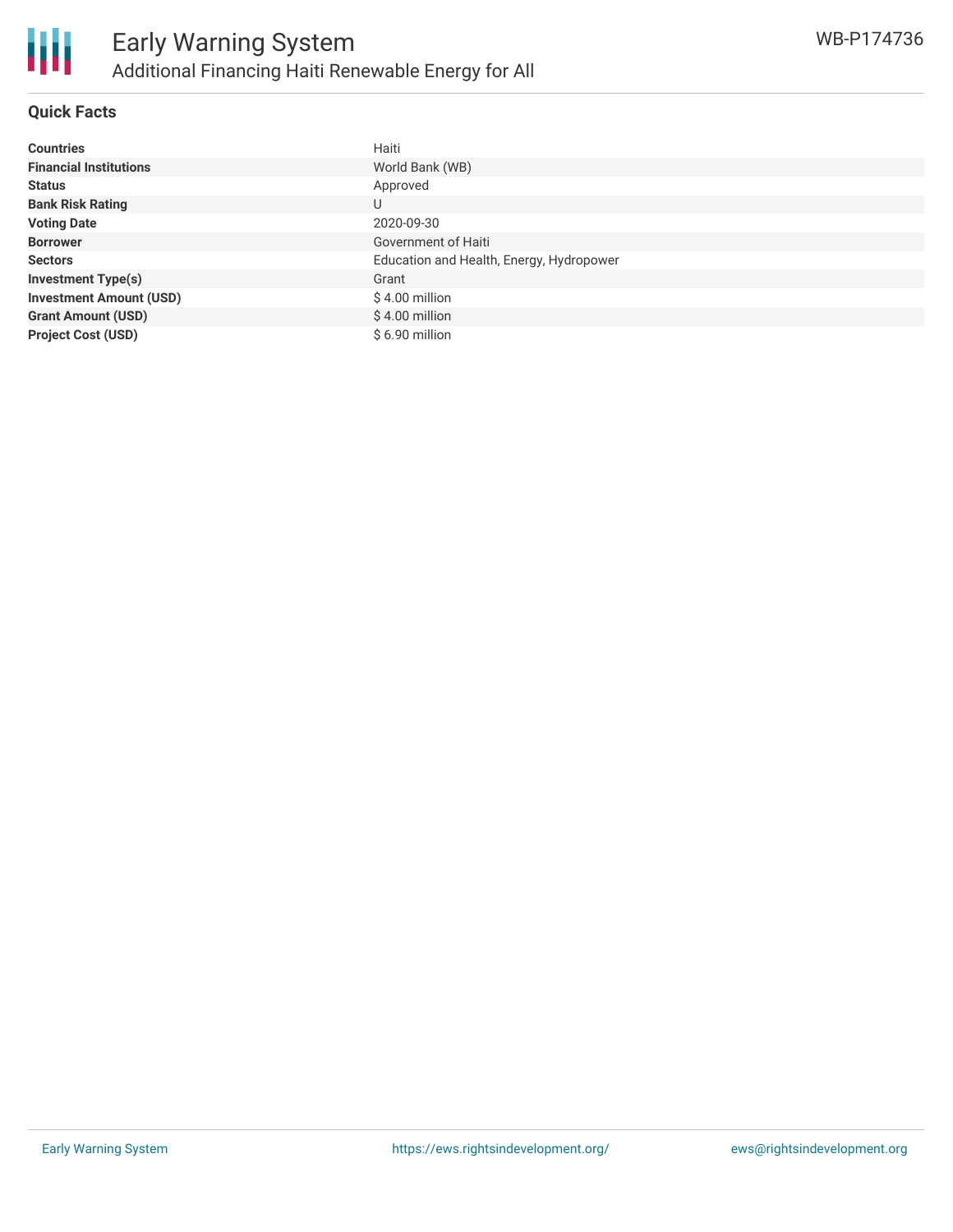

## **Project Description**

"The purpose of the AF is to scale up renewable energy investments in Haiti, with a particular focus on helping the Government of Haiti (GoH) respond to the COVID-19 crisis, notably by expanding the provision of clean and reliable electricity for prioritized healthcare and water facilities, and supporting economic recovery and building back better with clean, reliable, affordable and locally available renewable energy sources. The AF will scale-up investments through (i) solar PV+battery energy storage installations for at least four additional hospitals/ healthcare facilities, prioritized for COVID-19 response; and associated water systems, and (ii) completion of rehabilitation of the Drouet mini hydroelectric plant, which will provide clean and reliable electricity to nearby communities and priority loads in the Artibonite regional grid".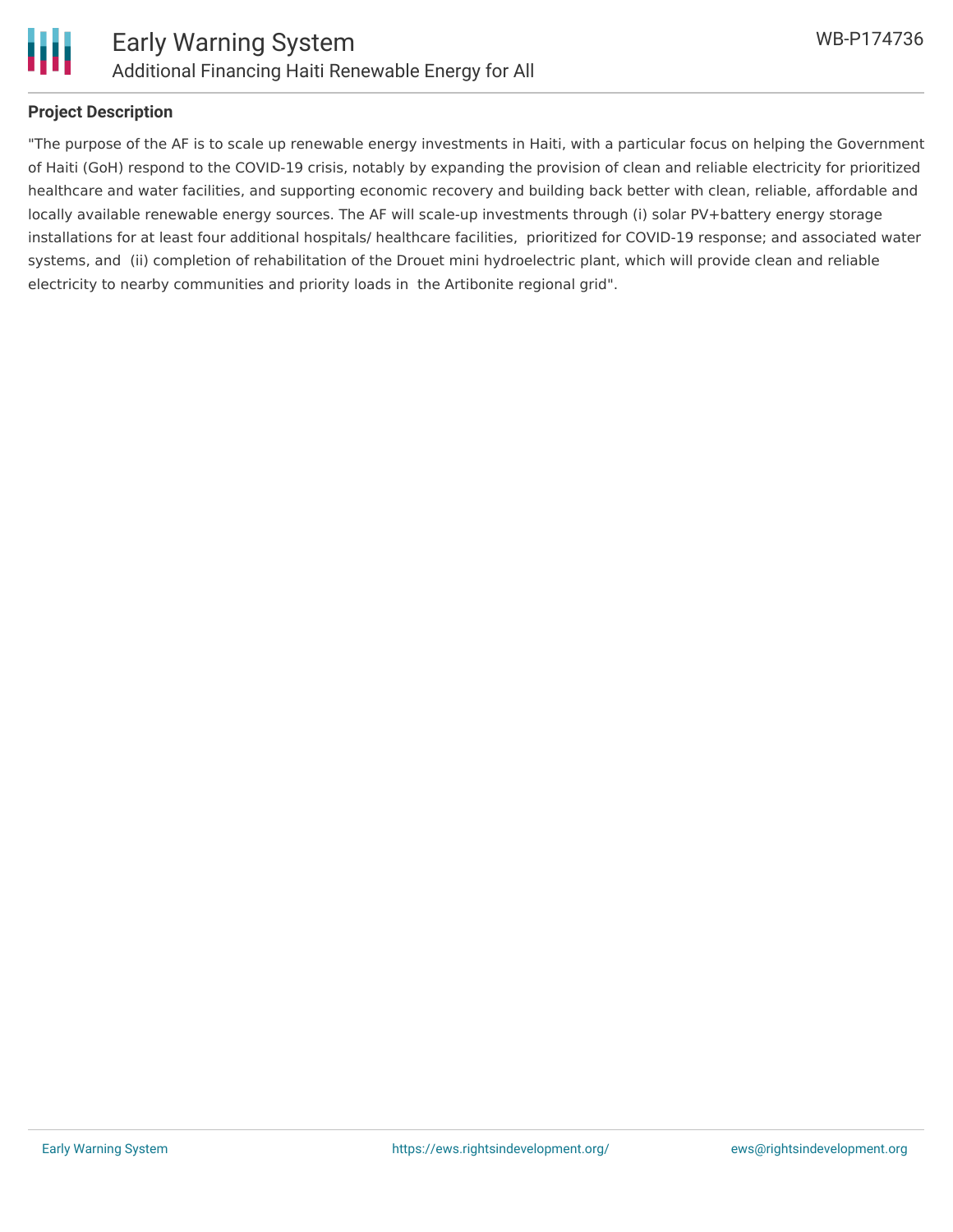

## **Investment Description**

World Bank (WB)

Trust Funds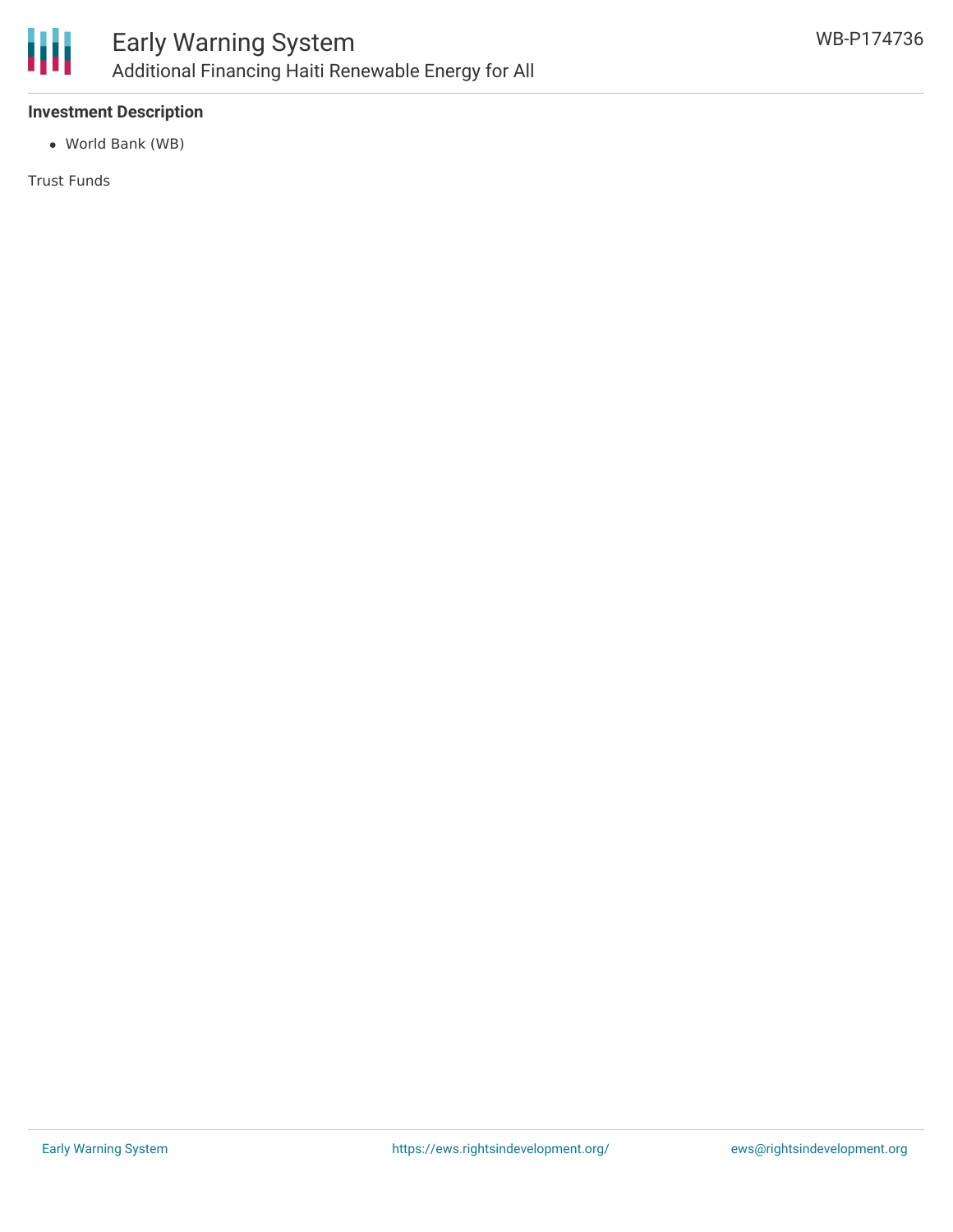

### **Contact Information**

#### **World Bank**

Jose Francisco Perez Caceres - Senior Energy Specialist

Dana Rysankova - Senior Energy Specialist

#### **Implementing Agencies**

MTPTC Energy Cell: Nicolas Allien - SREP Project Coordinator

#### [cenergiemtptec@gmail.com](mailto:cenergiemtptec@gmail.com)

#### ACCESS TO INFORMATION

To submit an information request for project information, you will have to create an account to access the Access to Information request form. You can learn more about this process at: https://www.worldbank.org/en/access-toinformation/request-submission

#### ACCOUNTABILITY MECHANISM OF THE WORLD BANK

The World Bank Inspection Panel is the independent complaint mechanism and fact-finding body for people who believe they are likely to be, or have been, adversely affected by a World Bank-financed project. If you submit a complaint to the Inspection Panel, they may investigate to assess whether the World Bank is following its own policies and procedures for preventing harm to people or the environment. You can contact the Inspection Panel or submit a complaint by emailing ipanel@worldbank.org. Information on how to file a complaint and a complaint request form are available at: https://www.inspectionpanel.org/how-tofile-complaint